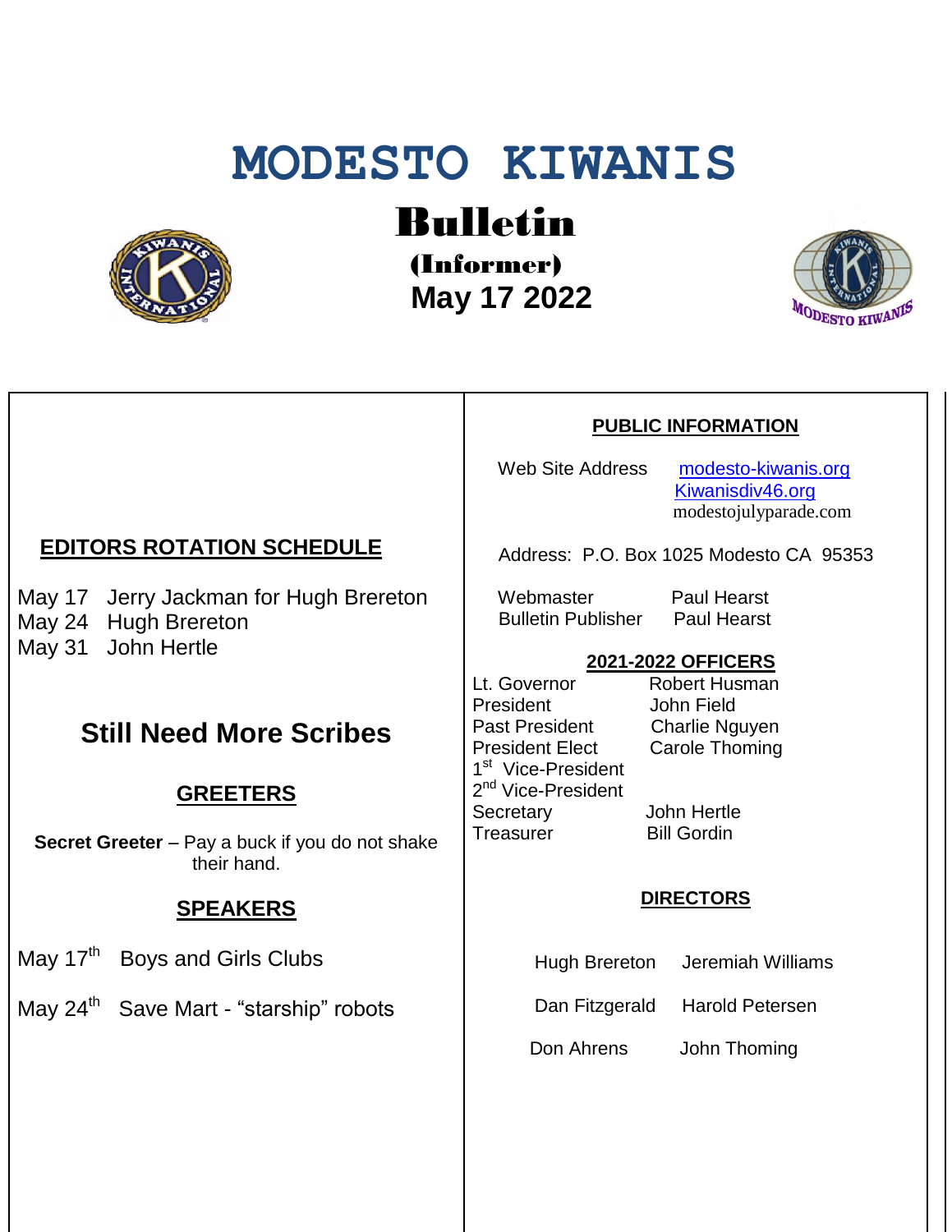Modesto Kiwanis Club meeting of May 17th 2022

Members stood for the pledge of allegiance. Then **Don Ahrens** led the club in singing "My country 'tis of thee". The old song deserves better. **Carole Thoming** gave a brief invocation.

**Club president John Field** reminded us that Thursday, May 19th is the Woolgrowers dinner. The \$40 meal cost will be added to each club member's tab.

Anniversaries: **Dan Fitzgerald** contributed a cool \$100! Forty-two dollars was for their anniversary and the rest was for the undisclosed "used car" he just bought. Also, **Dan** said they will be attending the July 4th parade in West Yellowstone while visiting family and seeing the National Park.

**Jerry Jackman**, whose wife is also named Sandy, said they celebrated their 18th anniversary by hiking among the sequoias in Calaveras Big Trees State Park. Driving to the south grove parking area was scary because a prescribed burn was underway and the smoke was so intense he sometimes couldn't see the vehicle in front of his campervan.

**President Field** said there will be a Chicken a-go-go at the Graffiti Museum on June 4th. Meals are \$25 and drive-thru serving will be from 4 to 7pm.

**Hugh Brereton** noted that the average age of the diminished July 4th "barricade crew" is nearly 80. Charlie Nguyen volunteered to help and will bring his son. This will cut the average age in half.

Happy and Sad "bucks":

**Paul Hearst** went to his dentist. Amazingly he has gone 72 years without a cavity! No Paul does not have false teeth.

**John Hertle** took his mother and spouse to San Francisco. He paid big bucks for a night at the Intercontinental Hotel but lamented they had low quality toilet paper. He did enjoy the Giants game, they won. Getting home was not so pleasant. His Tesla was rear-ended by a driver with no license and no insurance!

**Kevin Scott** has transferred to Modesto Kiwanis from another club. He feels good to be accepted. Kevin has a grandson who was named baseball player of the month at his school.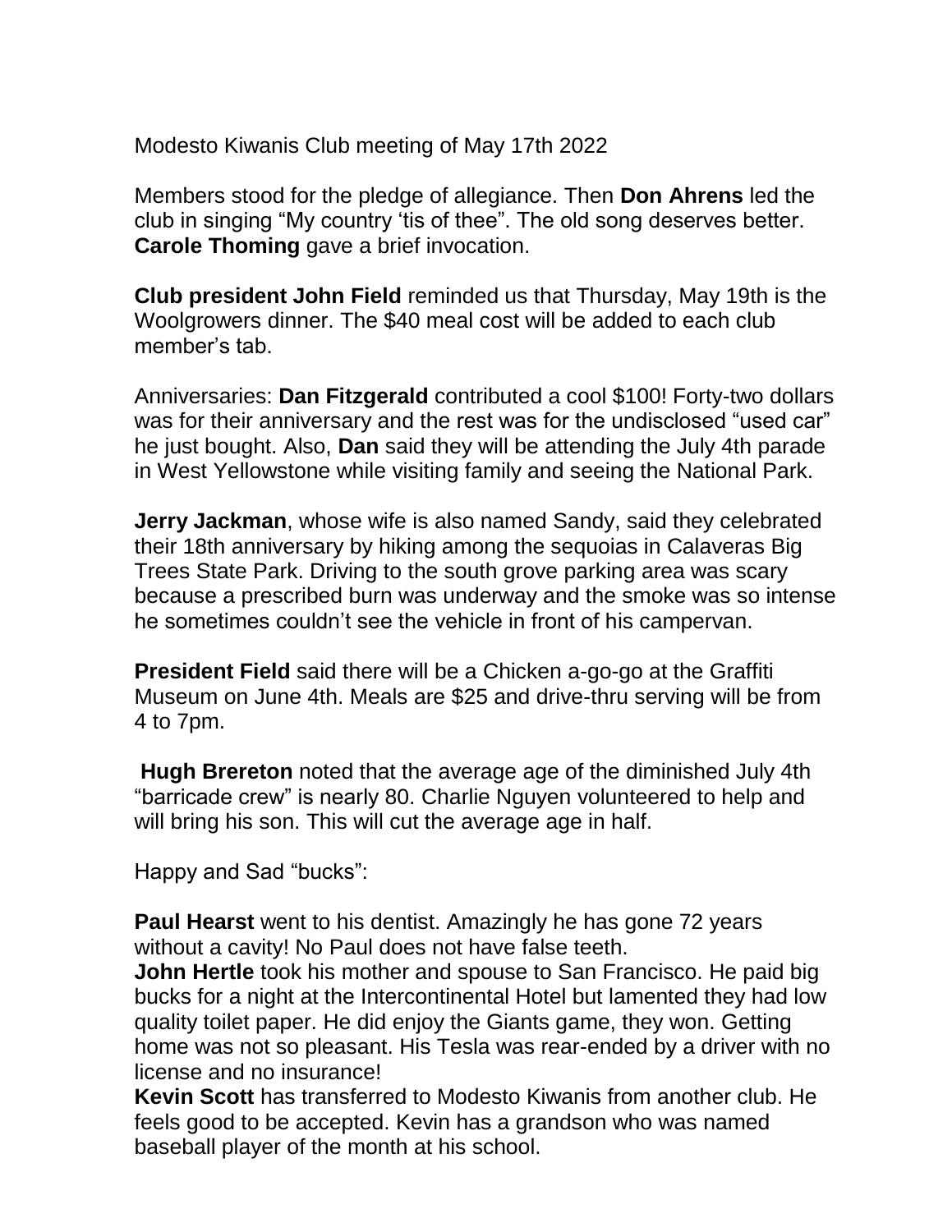**John Thoming** has recovered from facial surgery. He now looks much like John Wayne! Next week John will be in John Day Oregon and **Carole** will be off to visit a relative in SoCal I believe.

**Mike Kumler** said the president of the Oakdale Kiwanis Club is recovering from a stroke. I do need a hearing aid because I couldn't hear the name.

**Jim Mesquit** said he's enjoying being back with us. "A nice group."

**Charlie** disclosed on our unsuspecting guest speaker that this is her birthday. Roxanne Bernal might have forgotten this b-day were it not for our special rendition of Happy Birthday. She tried to smile and managed to keep her hands from slamming against her ears. Yet, without Craig, "our song" was not quite up to par.

**Jerry Jackman** is delighted to have gotten confirmation that his only granddaughter will be coming to visit for an unknown length of stay this summer. Elishka is just shy of 17 and has lived in the Czech Republic for the past 15 years. She was born in Fairbanks Alaska.

**Bill Gordin** has wins and losses in a visit to Black Oak casino. **Chris Field** played 3 games of pickle ball while **John** worked.

Roxanne Bernal filled us in on the summer activities of the Boys and Girls Clubs. They offer important support to young people from 7am until 6pm at 7 summer camp locations She said a "camp" for teens is also under construction next to the old SOS campus in West Modesto behind John Thurman field.

Jerry Jackman Scribe